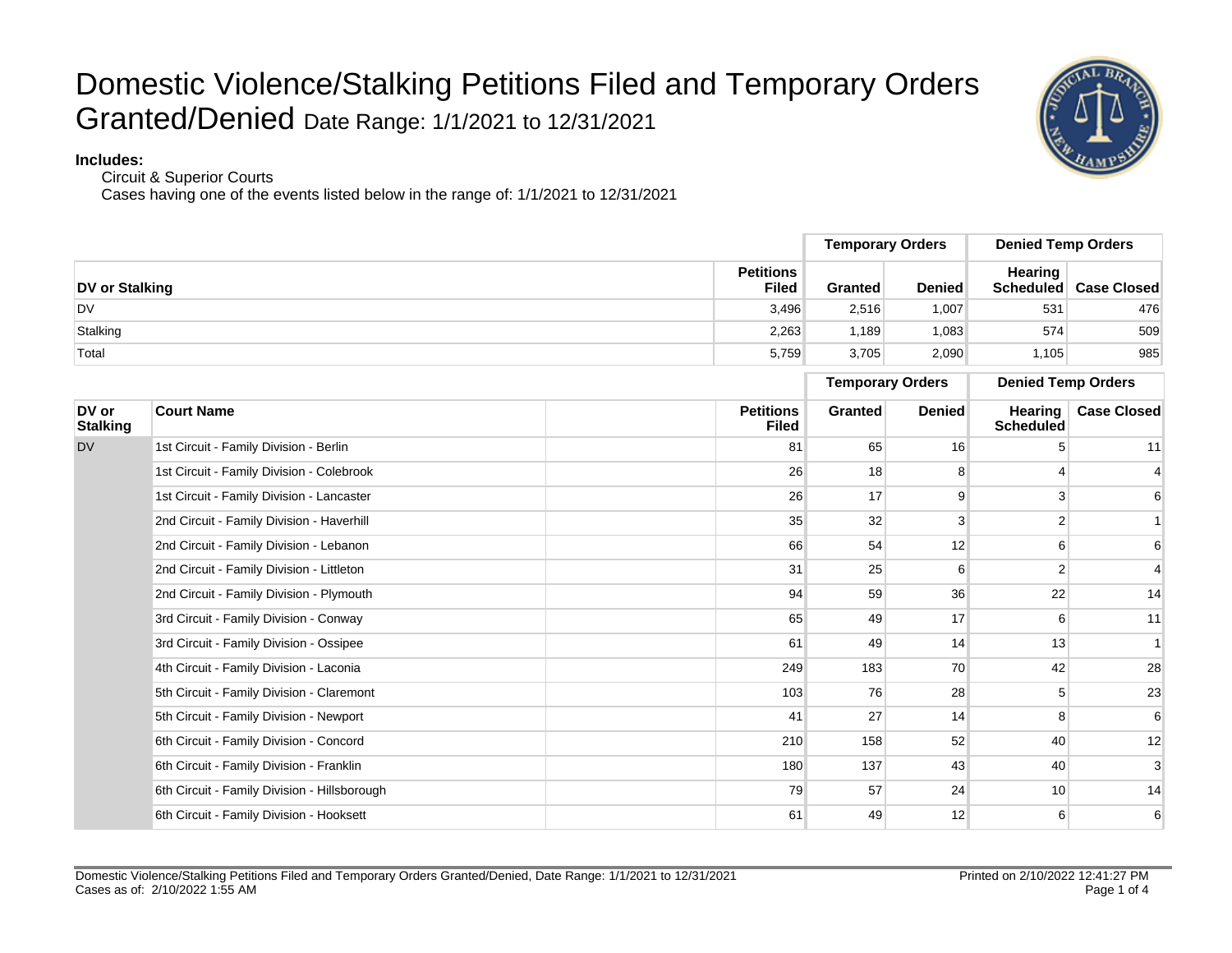#### **Includes:**

Circuit & Superior Courts

|                          |                                             |                     |                                  | <b>Temporary Orders</b> |               | <b>Denied Temp Orders</b>          |                    |
|--------------------------|---------------------------------------------|---------------------|----------------------------------|-------------------------|---------------|------------------------------------|--------------------|
| DV or<br><b>Stalking</b> | <b>Court Name</b>                           |                     | <b>Petitions</b><br><b>Filed</b> | <b>Granted</b>          | <b>Denied</b> | <b>Hearing</b><br><b>Scheduled</b> | <b>Case Closed</b> |
| <b>DV</b>                | 7th Circuit - Family Division - Dover       |                     | 168                              | 114                     | 56            | 21                                 | 35                 |
|                          | 7th Circuit - Family Division - Rochester   |                     | 199                              | 131                     | 68            | 39                                 | 29                 |
|                          | 8th Circuit - Family Division - Jaffrey     |                     | 54                               | 43                      | 11            | 6                                  | 5                  |
|                          | 8th Circuit - Family Division - Keene       |                     | 159                              | 112                     | 48            | 13                                 | 35                 |
|                          | 9th Circuit - Family Division - Goffstown   |                     | 56                               | 42                      | 15            | 8                                  | $\overline{7}$     |
|                          | 9th Circuit - Family Division - Manchester  |                     | 457                              | 370                     | 85            | 45                                 | 40                 |
|                          | 9th Circuit - Family Division - Merrimack   |                     | 73                               | 55                      | 18            | 11                                 | $\overline{7}$     |
|                          | 9th Circuit - Family Division - Milford     |                     | 57                               | 39                      | 20            | 11                                 | 9                  |
|                          | 9th Circuit - Family Division - Nashua      |                     | 334                              | 190                     | 150           | 93                                 | 57                 |
|                          | 10th Circuit - Family Division - Brentwood  |                     | 119                              | 68                      | 52            | 20                                 | 32                 |
|                          | 10th Circuit - Family Division - Candia     |                     | 66                               | 47                      | 18            |                                    | 11                 |
|                          | 10th Circuit - Family Division - Derry      |                     | 107                              | 78                      | 29            | 5                                  | 24                 |
|                          | 10th Circuit - Family Division - Hampton    |                     | 83                               | 53                      | 32            | 16                                 | 16                 |
|                          | 10th Circuit - Family Division - Portsmouth |                     | 49                               | 35                      | 16            | 9                                  | $\overline{7}$     |
|                          | 10th Circuit - Family Division - Salem      |                     | 107                              | 84                      | 25            | 13                                 | 12                 |
|                          |                                             | <b>Total for DV</b> | 3,496                            | 2,516                   | 1,007         | 531                                | 476                |

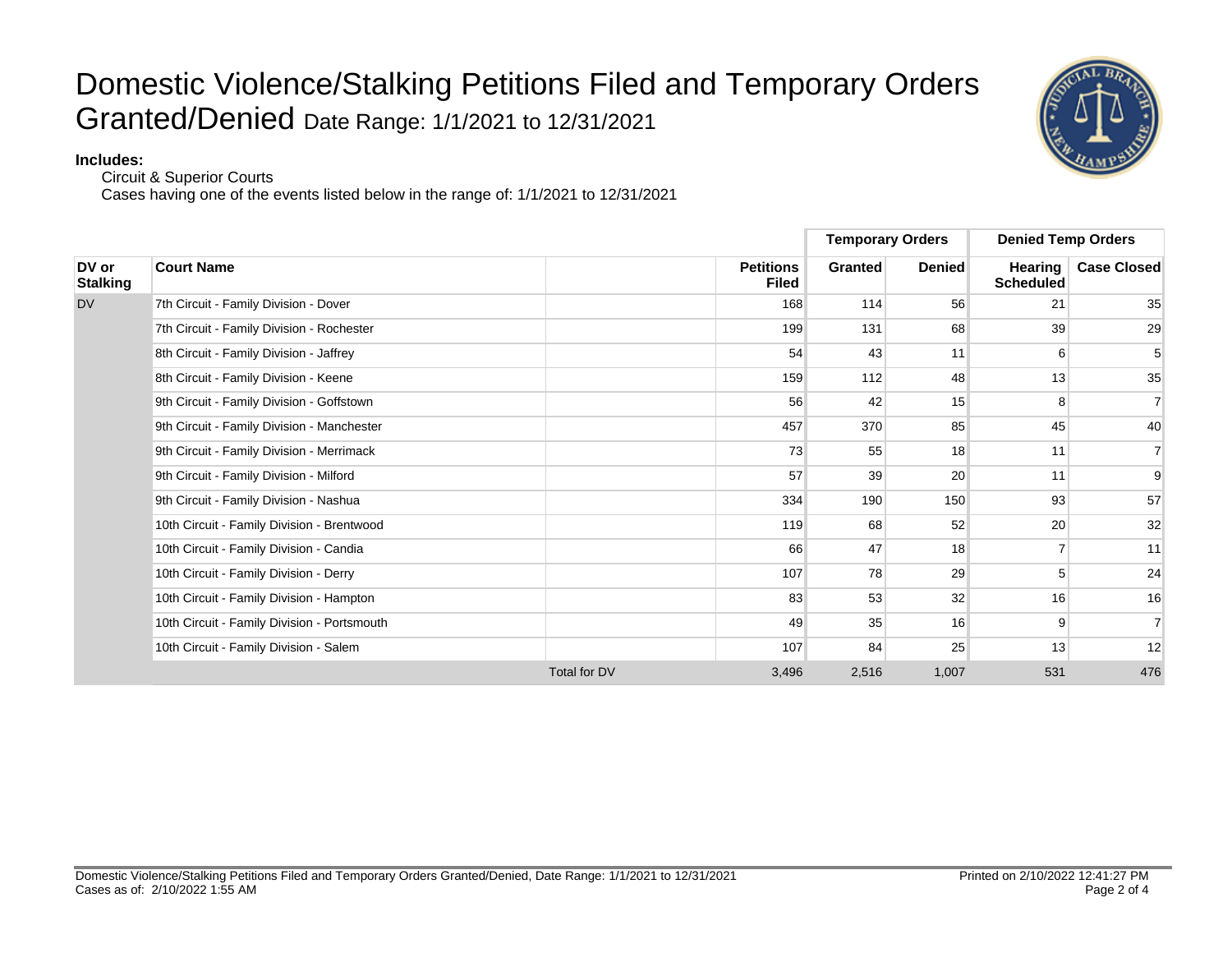#### **Includes:**

Circuit & Superior Courts

|                          |                                                |                                  | <b>Temporary Orders</b> |               | <b>Denied Temp Orders</b>   |                    |
|--------------------------|------------------------------------------------|----------------------------------|-------------------------|---------------|-----------------------------|--------------------|
| DV or<br><b>Stalking</b> | <b>Court Name</b>                              | <b>Petitions</b><br><b>Filed</b> | <b>Granted</b>          | <b>Denied</b> | <b>Hearing</b><br>Scheduled | <b>Case Closed</b> |
| Stalking                 | 1st Circuit - District Division - Berlin       | 70                               | 43                      | 27            |                             | 20                 |
|                          | 1st Circuit - District Division - Colebrook    | 8                                | $\overline{4}$          | 4             | $\Omega$                    | $\overline{4}$     |
|                          | 1st Circuit - District Division - Lancaster    | 18                               | 12                      | 6             |                             | 5                  |
|                          | 2nd Circuit - District Division - Haverhill    | 5                                | 4                       |               | $\Omega$                    | $\mathbf{1}$       |
|                          | 2nd Circuit - District Division - Lebanon      | 16                               | 12                      | 4             | $\boldsymbol{\Lambda}$      | $\mathbf{0}$       |
|                          | 2nd Circuit - District Division - Littleton    | 16                               | 12                      | 4             | $\mathfrak{p}$              | $\overline{2}$     |
|                          | 2nd Circuit - District Division - Plymouth     | 79                               | 43                      | 35            | 16                          | 19                 |
|                          | 3rd Circuit - District Division - Conway       | 27                               | 21                      | 6             | Δ                           | $\overline{2}$     |
|                          | 3rd Circuit - District Division - Ossipee      | 54                               | 26                      | 28            | 24                          | $\overline{4}$     |
|                          | 4th Circuit - District Division - Laconia      | 155                              | 96                      | 62            | 39                          | 23                 |
|                          | 5th Circuit - District Division - Claremont    | 88                               | 47                      | 40            | 9                           | 31                 |
|                          | 5th Circuit - District Division - Newport      | 59                               | 41                      | 18            | 8                           | 10                 |
|                          | 6th Circuit - District Division - Concord      | 235                              | 110                     | 125           | 107                         | 18                 |
|                          | 6th Circuit - District Division - Franklin     | 98                               | 57                      | 42            | 37                          | 5                  |
|                          | 6th Circuit - District Division - Hillsborough | 39                               | 25                      | 14            | 11                          | 3                  |
|                          | 6th Circuit - District Division - Hooksett     | 28                               | 19                      | 11            | 8                           | 3                  |
|                          | 7th Circuit - District Division - Dover        | 123                              | 57                      | 68            | 11                          | 57                 |
|                          | 7th Circuit - District Division - Rochester    | 86                               | 52                      | 33            | 24                          | 9                  |
|                          | 8th Circuit - District Division - Jaffrey      | 41                               | 24                      | 17            | 11                          | 6                  |
|                          | 8th Circuit - District Division - Keene        | 111                              | 73                      | 39            | 25                          | 14                 |
|                          | 9th Circuit - District Division - Goffstown    | 58                               | 21                      | 37            | 24                          | 13                 |
|                          | 9th Circuit - District Division - Manchester   | 247                              | 126                     | 124           | 14                          | 110                |